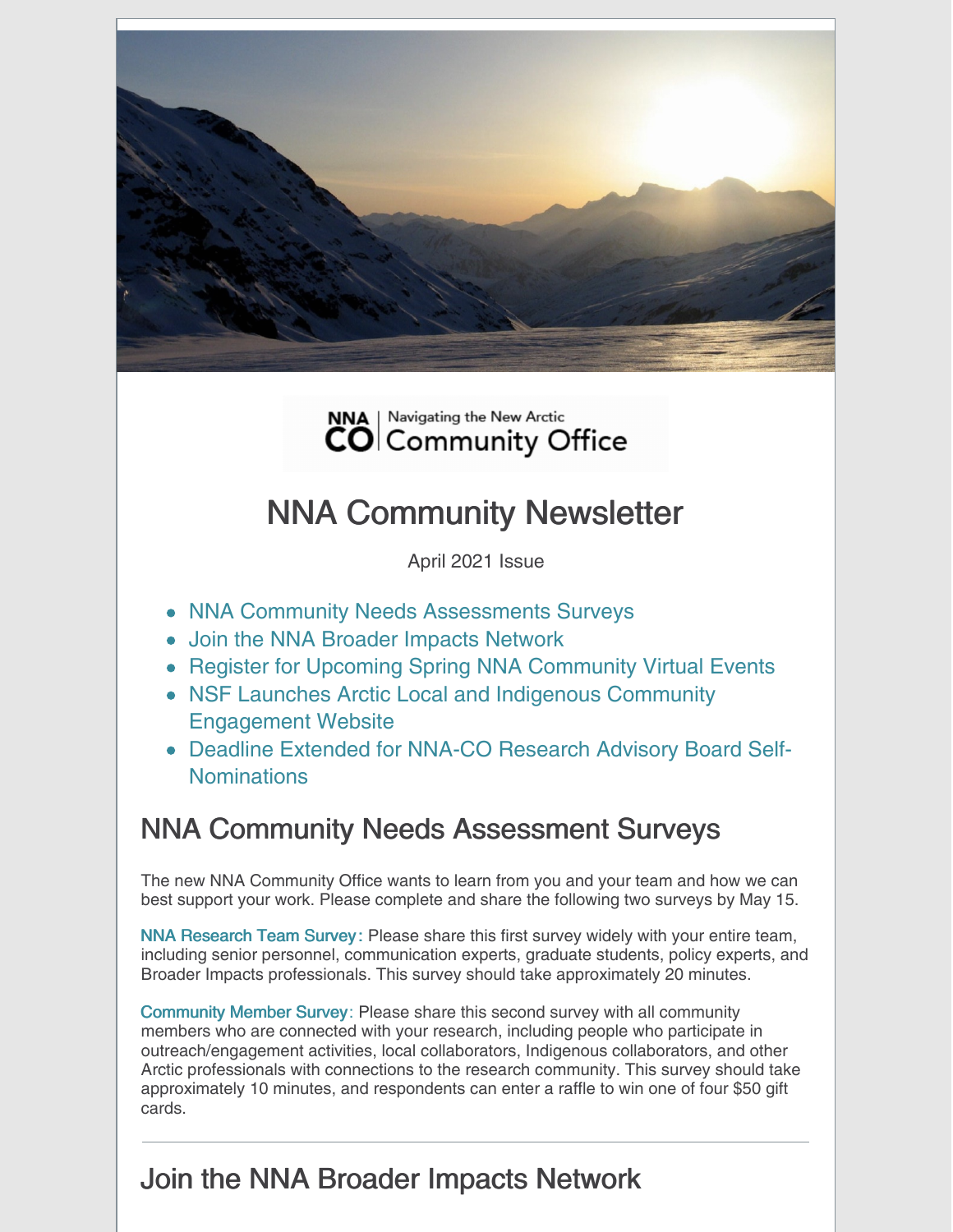The NNA-Community Office is creating a Broader Impacts Network to support, coordinate and leverage community outreach and education efforts across all NNA projects. Our team will provide training workshops and webinars around culturally-sensitive community engagement and evidence-based good practices, organize an outreach fair to connect with communities across the Arctic, and elevate your work around broadening engagement in your science.

Photo credit: Pacific Southwest Forest Service, USDA



The NNA Broader Impacts Network will kick off with an initial meeting on May 20 at 8 am AK/9 am PT/10 am MT/11 am CT/12 pm ET with a 90 min meeting. We invite all NNA PIs and everyone listed on your NNA proposal who supports education, outreach, communication and community engagement to participate. The meeting will include a panel discussion featuring experts James Tempte (Director of APU's Office of Research and Community Engagement; NNA-CO Community Extension Office Lead) and Malinda Chase (Tribal Liaison between the Alaska Climate Adaptation Science Center and the Tribes of Alaska and Director of the Association for Interior Native Educators) about culturally-appropriate community engagement. During the meeting we will start building initial cross-collaborations and share experiences from working with communities across the Arctic.

Sign up [here](https://www.eventbrite.com/e/nna-broader-impacts-network-kickoff-event-for-nna-funded-projects-tickets-150847590203) and invite your projects' outreach and education team, community liaison, and/or communication experts to sign up and participate.

# Register for Upcoming Spring NNA Community **Events**

We invite you to register for the following NNA virtual events later this spring. Note that we will record these events and compile related resources to share with those who are unable to attend:

#### COVID Pandemic Guidance for Field & Community-Based Research — April 29 (Thursday); 10am-12pm AKDT (2-4pm EDT)

Join a virtual panel of experts to discuss and share timely information regarding COVID-19 related protocols, guidance, and restrictions at local and regional levels across the Arctic. The panel discussion will be followed by break-out groups organized by region to discuss regional contexts, resources, and evolving situations.

#### [Register](https://cuboulder.zoom.us/meeting/register/tJcpf-yhrDwrGtIfq5hGLD1QF_v6kRrAsbG8) here

Discussing Plans for Returning to & Initiating Field Research during the COVID Era — May 4 (Tuesday); 10am-12pm AKDT (2-4pm EDT)

This virtual gathering will focus on the the state of NNA research field-season planning and community-based activities to discuss common concerns, coordination, and approaches for organizing, sharing and disseminating NNA field-season plans with Arctic communities, Indigenous and Tribal organizations, and other interested organizations and partners.

#### [Register](https://cuboulder.zoom.us/meeting/register/tJItfu2uqTsrGtH8ds-4I7lnvDTNn13_TFtv) here